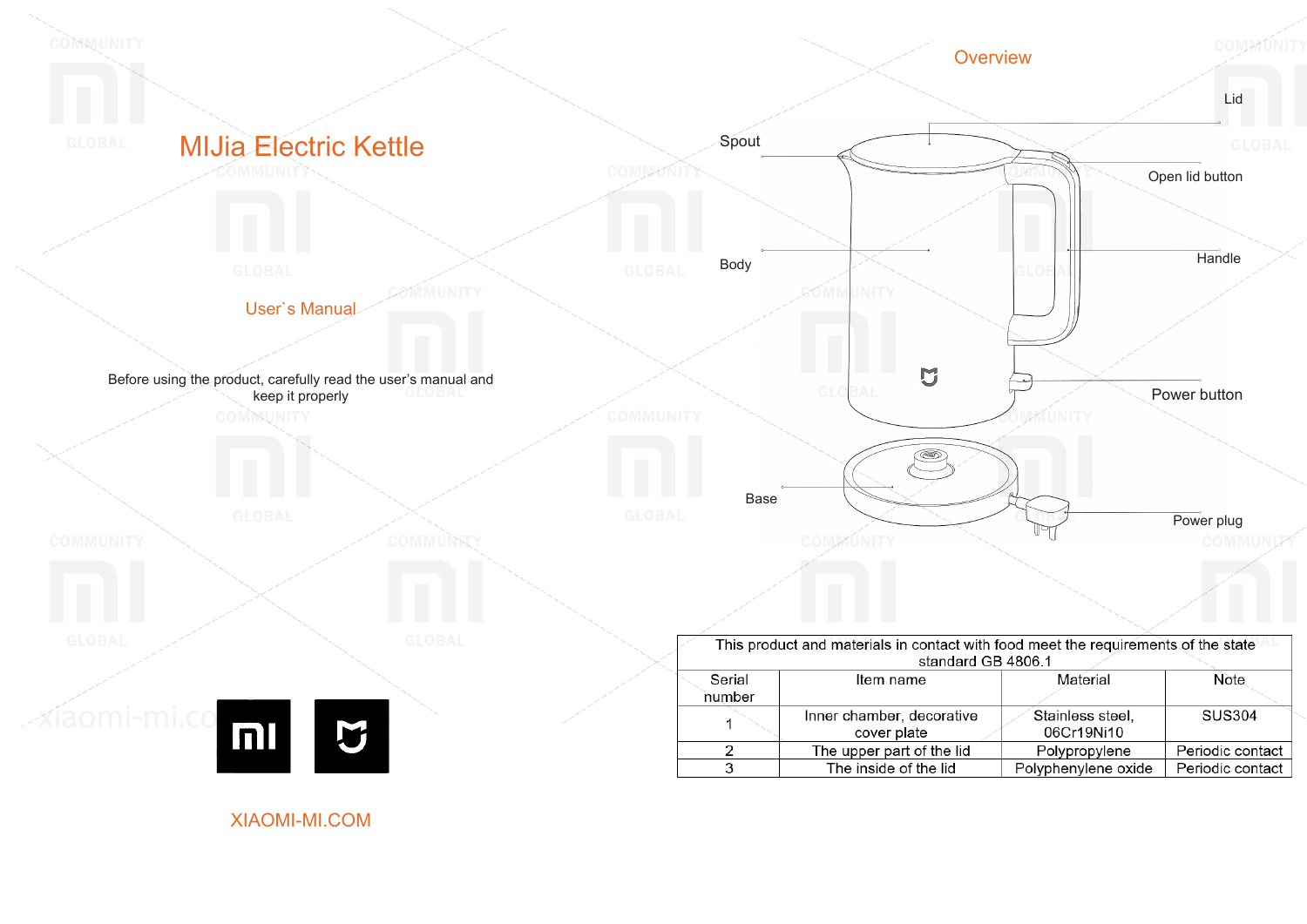

## Precautions:

- 1. Make sure it is disconnected from a power supply and wait until it cools down before cleaning the kettle.
- 2. To extend a service life of the kettle, it must be cleaned regularly from the sediment.
- 3. If water quality is poor, repeat an above procedure. In no case do not use an iron brush and any abrasive chemicals to clean the kettle.
- 4. Do not immerse the kettle and its base in water. Keep the outside of the pot dry.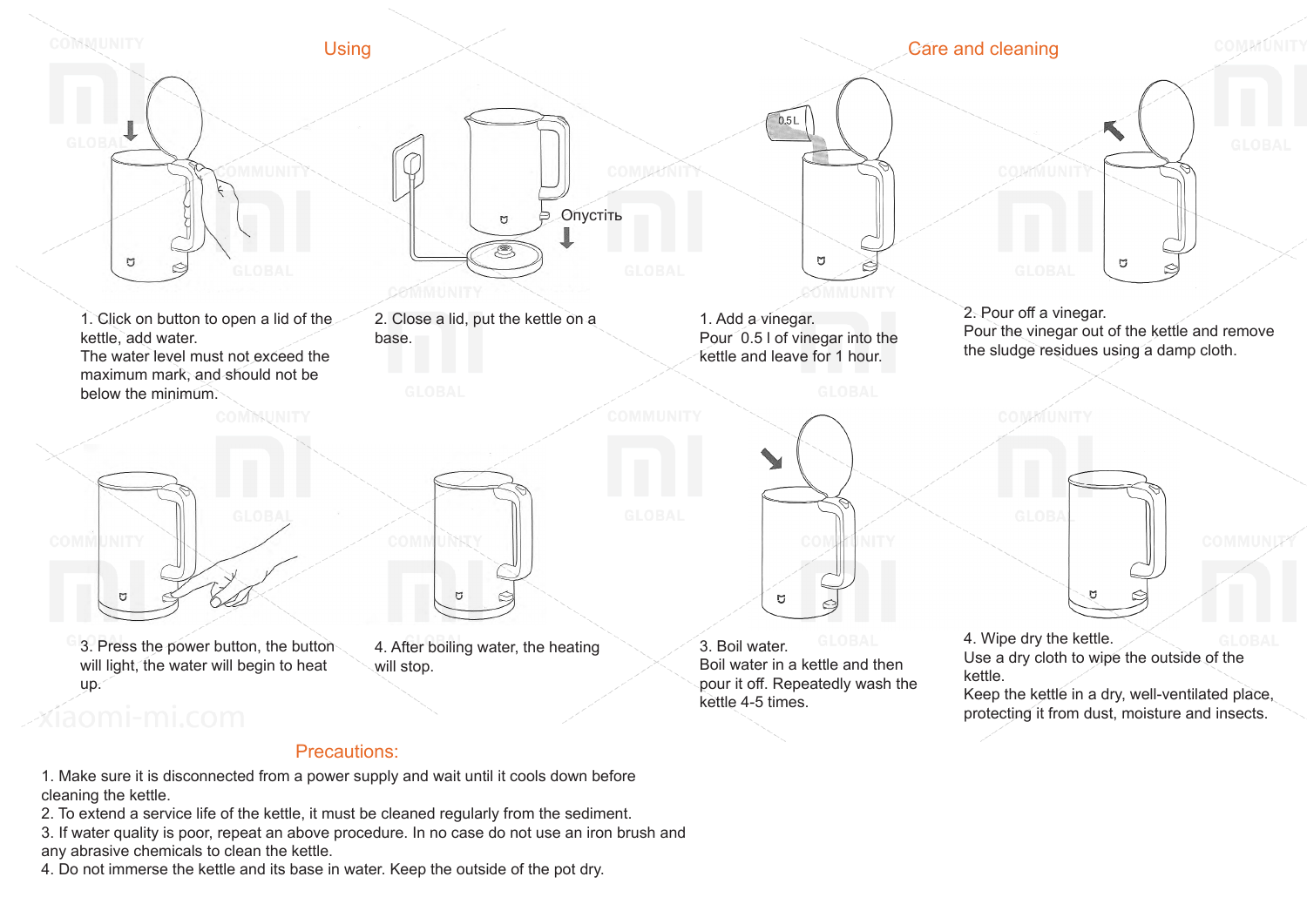## Troubleshooting

| <i>'</i> recaution |  |  |
|--------------------|--|--|
|                    |  |  |

| Malfunction                                                               | Possible reason                                                          | Solution                     | Malfunction                                                                      | Possible reason                                                          | Solution                               |
|---------------------------------------------------------------------------|--------------------------------------------------------------------------|------------------------------|----------------------------------------------------------------------------------|--------------------------------------------------------------------------|----------------------------------------|
| GLORAL                                                                    | Poor contact<br>with the outlet                                          | Check for<br>vourself        |                                                                                  | No power button<br>pressed, power<br>button jammed                       | Check for<br>yourself                  |
| Indicator does<br>not light up                                            | The plug is not<br>inserted to the<br>end                                | Check for<br>yourself        | Water does not<br>heat up                                                        | Stirring of<br>internal<br>terminals or<br>wires                         | Advance to the<br>center for<br>repair |
|                                                                           | Deformation of<br>the plug due to<br>melting                             | Check for<br>yourself        |                                                                                  | Breakage of<br>thermostat                                                | Advance to the<br>center for<br>repair |
|                                                                           | Using the stand<br>that does not<br>come with this<br>product model      | Check for<br>yourself        |                                                                                  | Breakage of<br>thermostat                                                | Advance to the<br>center for<br>repair |
| When boiling,<br>water pours<br>out of the<br>kettle                      | The amount of<br>water in the<br>kettle is above<br>the maximum<br>level | Check for<br>yourself        | After boiling the<br>water does not<br>turn off the<br>kettle.<br>Water does not | The lid of the<br>kettle is not<br>closed                                | Check for<br>yourself                  |
| Scale inside<br>the teapot or<br>discoloration of<br>the inner<br>surface | High hardness<br>of used water                                           | Clean the<br>kettle of scale | boil                                                                             | The amount of<br>water in the<br>kettle is below<br>the maximum<br>level | Check for<br>yourself                  |

COMMUNITY

• Children, elderly and people with disabilities can use the device only under the supervision of others. Make sure that your children does not use this device as their toys. Do not install the appliance in easily accessible places.

COMMÁÍNIT

• Disconnect the device from a power supply in following cases: when there is no water in the kettle, during addition of water in the kettle, unless you use the kettle, while cleaning or rearrangement, if a problem occurs.

• Do not place the unit on an uneven or unstable surfaces. Install the unit away from the heat source to avoid damage to the plastic components. The device can also be placed close to other appliances or to them.

• Nominal device current is 10A, rated voltage - 220V with electrical zero. Do not use a universal socket at the same time in combination with other appliances.

• If a power cable is damaged, contact the manufacturer, the maintenance department or other similar departments for maintenance device, in order to avoid a dangerous situation.

• This device is only intended for boiling water. Heat substances other, than water, are prohibited. (Example: seaweed, eggs, soy milk, tea, milk, noodles, etc.). Otherwise, problems may occur. Water level must not exceed a maximum mark, or it may cause water leakage.

• Use the electric kettle with the base, which was originally bundled with it. Do not use extraneous base for the kettle.

• Pour water into the kettle and before you put it on a base, wipe the device.